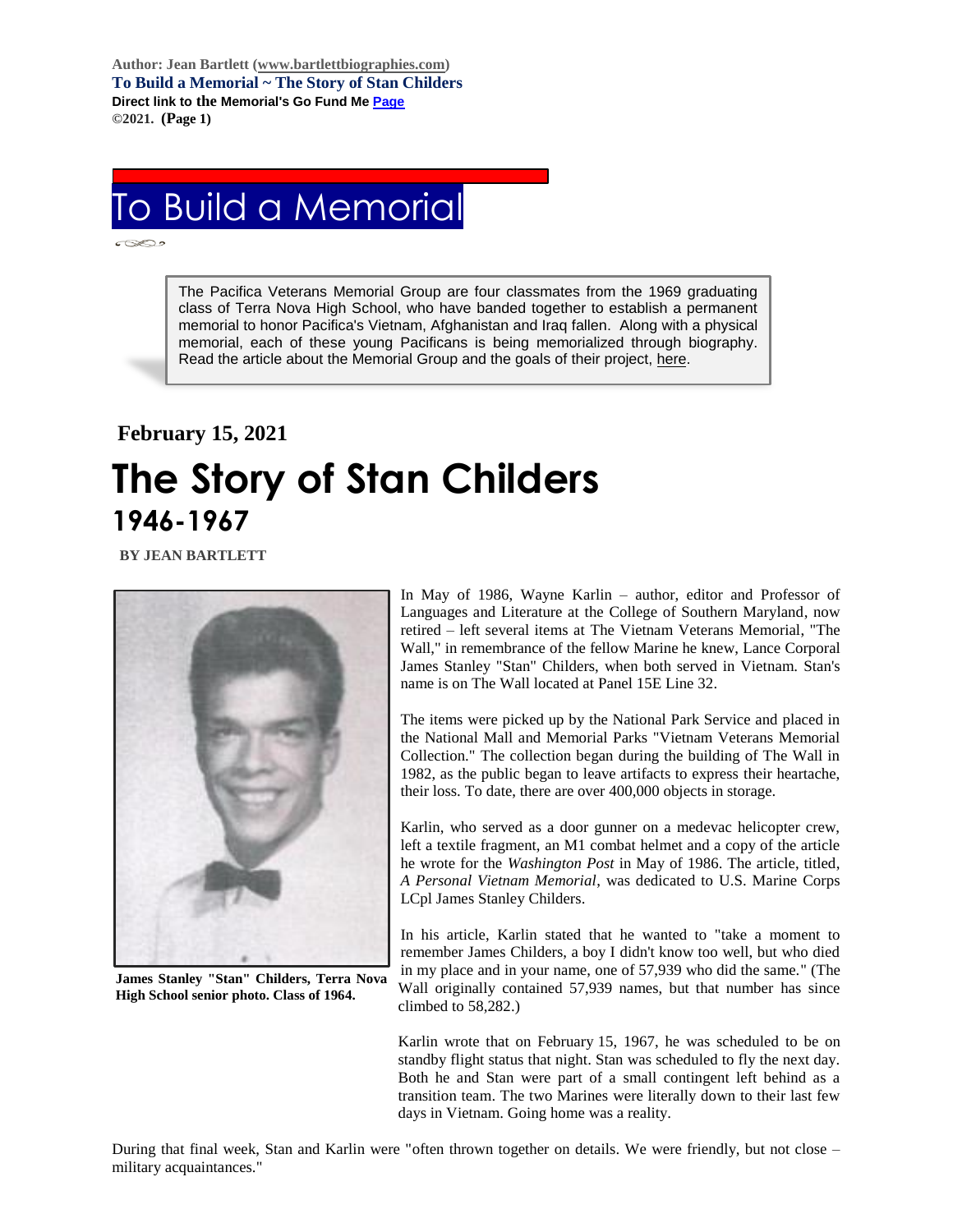**Author: Jean Bartlett [\(www.bartlettbiographies.com\)](http://www.bartlettbiographies.com/) To Build a Memorial ~ The Story of Stan Childers Direct link to the Memorial's Go Fund M[e Page](https://www.gofundme.com/f/uyf8r-25000?utm_source=customer&utm_medium=copy_link-tip&utm_campaign=p_cp+share-sheet) ©2021. (Page 2)**



For reasons unknown yet not untypical, Stan's section chief asked Karlin if he could switch his standby flight status with Stan. In a letter written a few days later to Stan's parents, Lt. Colonel E. H. Kirby wrote of the events of that fateful night, when Stan flew as the gunner in a helicopter on a mission to resupply Marines in the field who were engaged in operation "Stone."

"As the helicopter approached the landing zone, it was taken under fire and your son was wounded."

A single bullet had penetrated the bottom edge of Stan's flak jacket. Stan was flown to a hospital where he died an hour later on the operating table.

"I was present," the Lt. Colonel wrote, "as a team of doctors exerted every possible effort to sustain your son's life but to no avail. He received last rites from Father Muccillo at 7:15 p.m., Vietnam time."

Karlin explained in his *Washington Post* article what he was going to do when he went to The Wall on Memorial Day in 1986.

"I'll look at the mass of names; then I'll search out the names of the people who were in my outfit. But I'll be going to see one name in particular, that of James Childers, who died instead of me somewhere near Da Nang in the year 1967."

\* \* \*



The son of Cyrus and Doris Childers, James Stanley "Stan the Man" Childers was born on August 29, 1946 in Denver, Colorado. He was the second of the Childers seven children: Donna Rae, Stan, Bruce, Frank, Don, Mary Robbin and Rebecca. *(At the time of this writing, information has come in that Stan's three brothers have passed. Should Stan's sisters discover this tribute, please contact the Pacifica Veterans Memorial Group so that your comments can be added.)*

Stan began elementary school in Denver and continued in San Francisco following his family's move. When he headed off to high school, the family lived in Pacifica at 1173 Alicante Drive. Stan started out at Westmoor High School on double sessions before Terra Nova opened.

"Stan was a friend to everyone," said Peggy Groves Scott, Terra Nova Class of 1964. "He was kind and gentle, and always happy. He was 'The Fonz.'" (The Fonz, a beloved greaser, was a fictional character on the sitcom "Happy Days," which ran from January of 1974 through September of 1984.)

**Stan, Terra Nova High School junior photo, 1963.**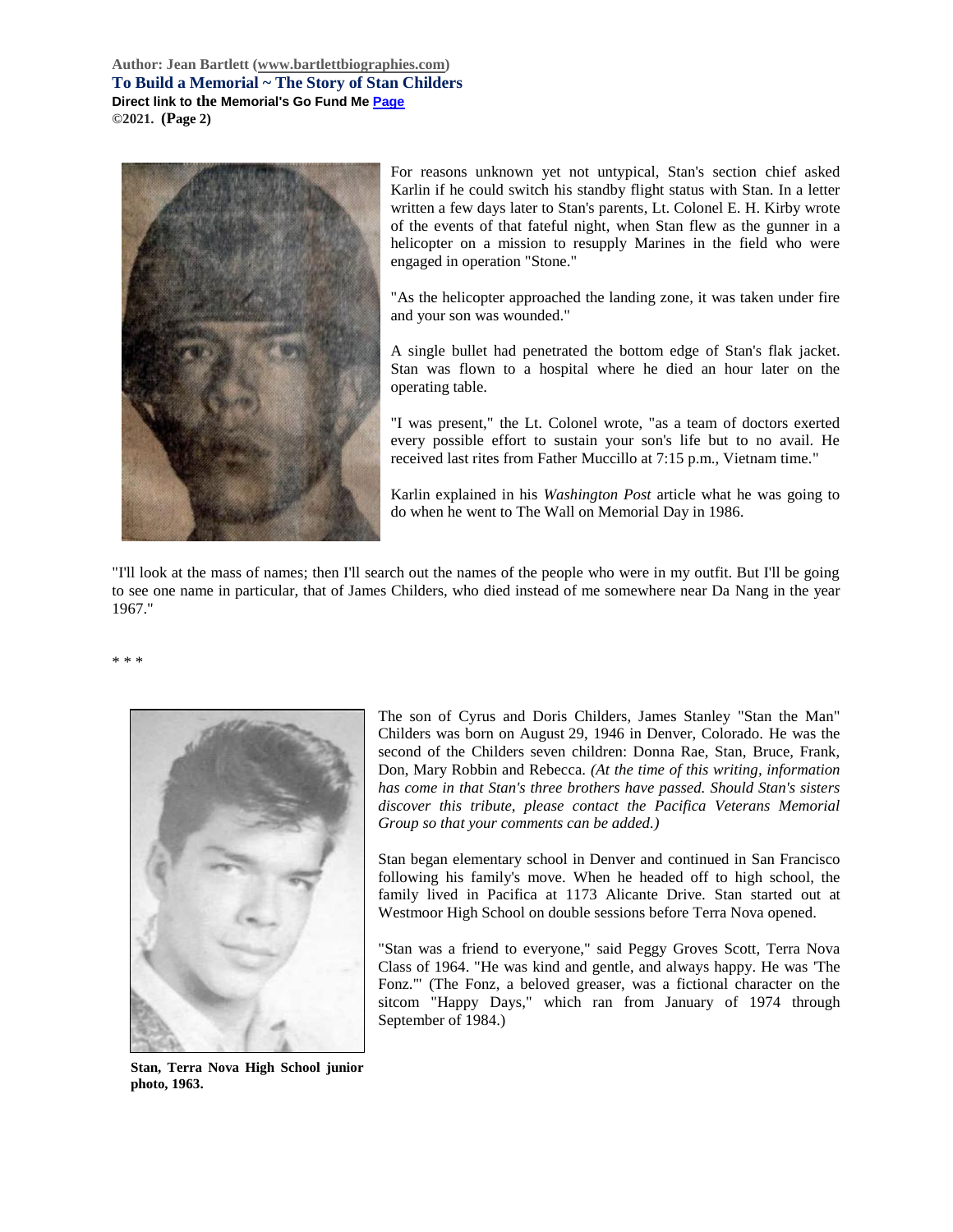**Author: Jean Bartlett [\(www.bartlettbiographies.com\)](http://www.bartlettbiographies.com/) To Build a Memorial ~ The Story of Stan Childers Direct link to the Memorial's Go Fund M[e Page](https://www.gofundme.com/f/uyf8r-25000?utm_source=customer&utm_medium=copy_link-tip&utm_campaign=p_cp+share-sheet) ©2021. (Page 3)**

"Stan was the class ahead of me," said Lou Siegel, Terra Nova Class of 1965. "I was friends with his brother Bruce and knew him that way, but I also knew Stan because he and I played sports together."

"I played football, but really Stan played football and the rest of us sat on the bench," Lou said with a laugh. "Then there was wrestling. He was one of those guys where his competitor would just look at him and lay down on the mat and say, 'I'm done!'

"The thing about Stan was he was just an all-around nice guy. He was thoughtful. He was sympathetic. He listened when people talked. He also had the perfect build! He should have been a model. His body was better than Brad Pitt's when Brad was younger. In fact, Brad Pitt wants Stan Childers' shoulders!"

"I don't know anybody who didn't like Stan. You just liked being around him."



**Stan, top row, third from left, pictured with some of Stan, No. 60, Terra Nova, 1964. his wrestling teammates, Terra Nova, 1963.**





**Stan Childers, No. 60, made the sports page of his hometown paper many times. This particular** *Pacifica Tribune* **photo is dated October 30, 1963.**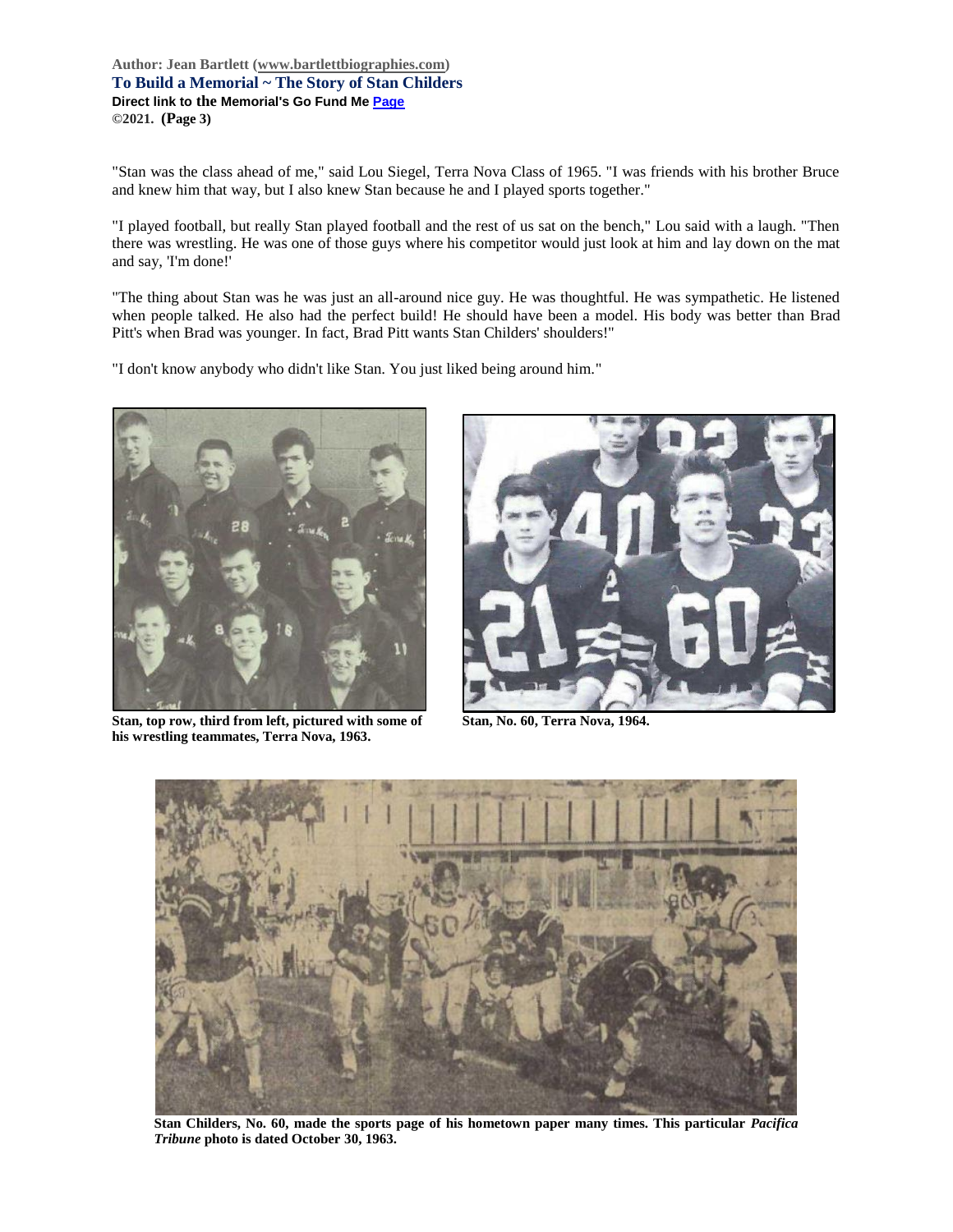**Author: Jean Bartlett [\(www.bartlettbiographies.com\)](http://www.bartlettbiographies.com/) To Build a Memorial ~ The Story of Stan Childers Direct link to the Memorial's Go Fund M[e Page](https://www.gofundme.com/f/uyf8r-25000?utm_source=customer&utm_medium=copy_link-tip&utm_campaign=p_cp+share-sheet) ©2021. (Page 4)**

Along with football and wrestling, Stan also did track. His friend George Mason, Class of 1964, noted that he and Stan played basketball one year together on the Junior Varsity team.

"He was a good man," George said, "honest, caring and with a full and glowing smile."

In addition to playing sports, his parents told the *Pacifica Tribune* that Stan had worked at Ed and Jim's Union Station and later for a moving van company. Following graduation, he attended College of San Mateo (CSM) for a year and made their varsity football team.



"Stan enlisted in the Marines," Lou said. "He had always wanted to be a Marine. By the time Stan died, I was an Army medic. I was trained as a combat medic but I was stationed in Japan. We got a lot of Marines in our hospital. These guys would lie out in the jungle waiting to be picked up for days. They were always undersupplied." (When Lou got out of the Army, he went to CSM for a couple of years and he also learned to fly in Half Moon Bay. He then went back into the military where he served as an Air Force pilot. Later he flew for Western Airlines.)

George talked about the last time he saw Stan.

"Stan came to visit me while I was a student teacher. He had joined the Marines and was on his way to Vietnam. I can't tell you much about what we spoke about, but I do know he was proud to be serving, and proud I'd said no to serving. I wished him the best and we warmly shook hands as he left. Several years later I learned of his engagement and his fateful final days."

Judy Heiney, Terra Nova Class of 1965, was Stan's fiancée. The two were also high school sweethearts. A little more than a week before she heard the news of Stan's death, she had driven to Carmel and reserved a honeymoon cottage for August 19. Stan and Judy planned to marry 10 days before Stan's 21st birthday.

To add to the tragedy of Stan's death, his family first heard about it from the letter Lt. Colonel Kirby wrote. Standard military procedure when presenting notification of death, missing, or duty status whereabouts unknown – is first carried out in person to the next of kin. Notification officers wear a formal uniform. For the Marine Corps, that uniform is the Service Alpha uniform.

When the Lt. Colonel's personal letter arrived by the mail carrier, Stan's dad thought at first it was recruiting information for one of Stan's brothers. The family was devastated. Stan's dad phoned Judy's dad and Judy rushed to be with the Childers. Judy was with the Childers when Marine Sergeant Major Puckett arrived the next day with the official notification.

Stan's parents told the *Tribune* the last time they saw their son was in Los Angeles, the prior Easter, when he left for Vietnam. "He had been voted the outstanding member of his platoon in training." They also noted that he served in Vietnam with Unit HMM-263, MAG-16, 1st MAW, III MAF as a Motor Vehicle Operator.

The sad news traveled quickly. Pacifica Mayor Harland Minshew adjourned the City Council meeting in memory of "the Pacifican who was killed in Vietnam. It is the City's way of paying respects." It was the third time the City had done such a dedication. Terra Nova High School flew the American flag at half-mast. The *Tribune* reported that